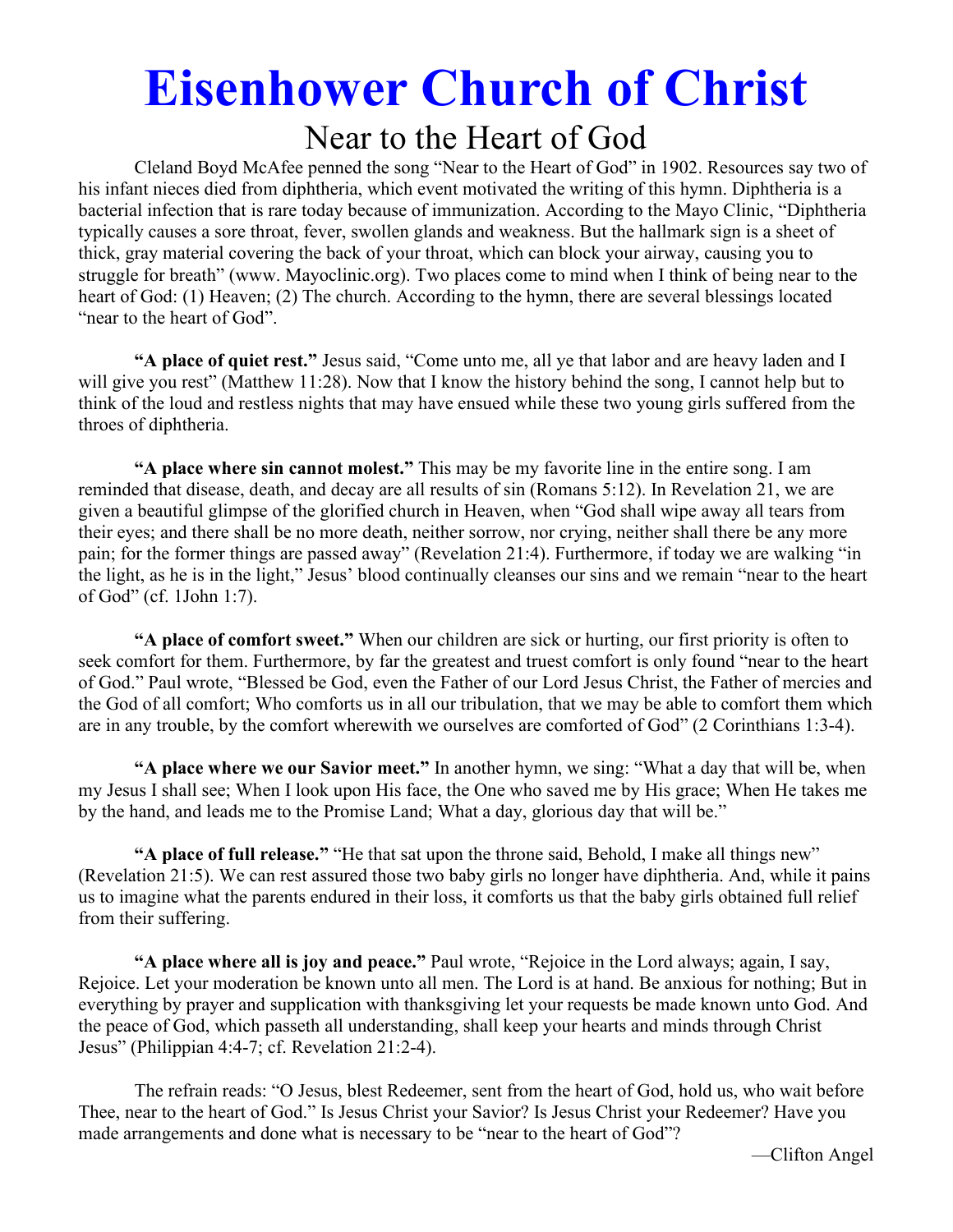## *Prayer Request*

**Glenda McMillan** (Carolyn Siler's sister) had a rough time with the flu and is in need of prayers for strength and wellness. Keep Glenda in your prayers.

Prayers have been requested for **Mildred Lee,** who has been sick off and on recently and has very low energy. Please keep Mildred in your prayers.

Lindsey Wells has requested prayers for her uncle, **Wes Goodman**, who is in the hospital with a staph infection in his foot and fluid around his heart and issues with high blood sugar.

#### *Concerns Update*

**Sylvia Campos** is still having pain in her hand but it seems to be improving. Sylvia will undergo some physical therapy for her hand.

**Elaine Huntington** is still experiencing stomach pain. She will be going through additional testing to find out what the problem is. The doctors are thinking that there's an underlying cause for her pain.

# *Prayer List*

Dr. Hank Abrams; Sheila Alcazar; Maria Anaya; Wayne Anderson; Betty Branson; Bill and Mary Brown; Glenna Callendar; LaDonna Chism; Dana Erwin; Philip Garza; Hattie Gilmore; Doug Guynn; Lon Howard; Vanessa Machuca; Ora McAfee; Jessica McQuisten; Melissa Moore; Juan & Estella Morolez; Bruce & Trina Plyler; Chassidy Rayos; Carlos Reyes; Daniel Reyes; David Ryan; Lisa Salas; Marilyn Upshaw; Terresia Weaver; Lisa Wells; Janet Wesson; Carolyn Wilkerson; Charles Wood; John Wood, Julia York.

## *Eisenhower's Shut-ins*

Dusty and Kathy Marshall; Glenna Callendar; Janelle Shirley and Marilyn Upshaw

## *Youth*

Bible Quiz Question … (fill in the blank)

The title Pilate placed on Jesus' cross was written in three languages...  $\ldots$ ,  $\ldots$ , What were the three? Last Week's Quiz Answer…

Michal, (King Saul's daughter) was married to David.

#### *Events*

Watch **"***In Search of the Lord's Way"* Sunday mornings at 7:30 am on KWES TV 9.

# *Office News*

Today, we will have a **"Special Contribution"** for the wild fires in Texas.

# *Thank you*

To my Church Family, with a warm appreciation; a note to say "thanks" to my brothers and sisters for my beautiful "get well" card. It made my day (feel better). I told old arthritis it will not win. I'll fight against it til the end. With God's help, I'll be ok soon and back to worship with my church family. Thank you again! God bless you all and keep you safe always. Love you in Christ, Hattie

They Shall Be Satisfied

Have you ever noticed how a dog is always hungry? Even if we fed our dogs only an hour ago, they are ready for more food if we will offer it. But there is a limit beyond which a dog is satisfied. My father used to have a rather large dog which stayed in our backyard. On this dog's birthday, daddy bought several cans of dog food. The first can was inhaled in about five seconds. The second can was offered to the dog about five minutes later. It disappeared quite rapidly. Five minutes later the third can was opened. It took a little longer, but it was eaten. The fourth can was eaten rather slowly. Finally, when my father opened the fifth can and called, the dog simply laid in the backyard and wagged his tail. He did not bother